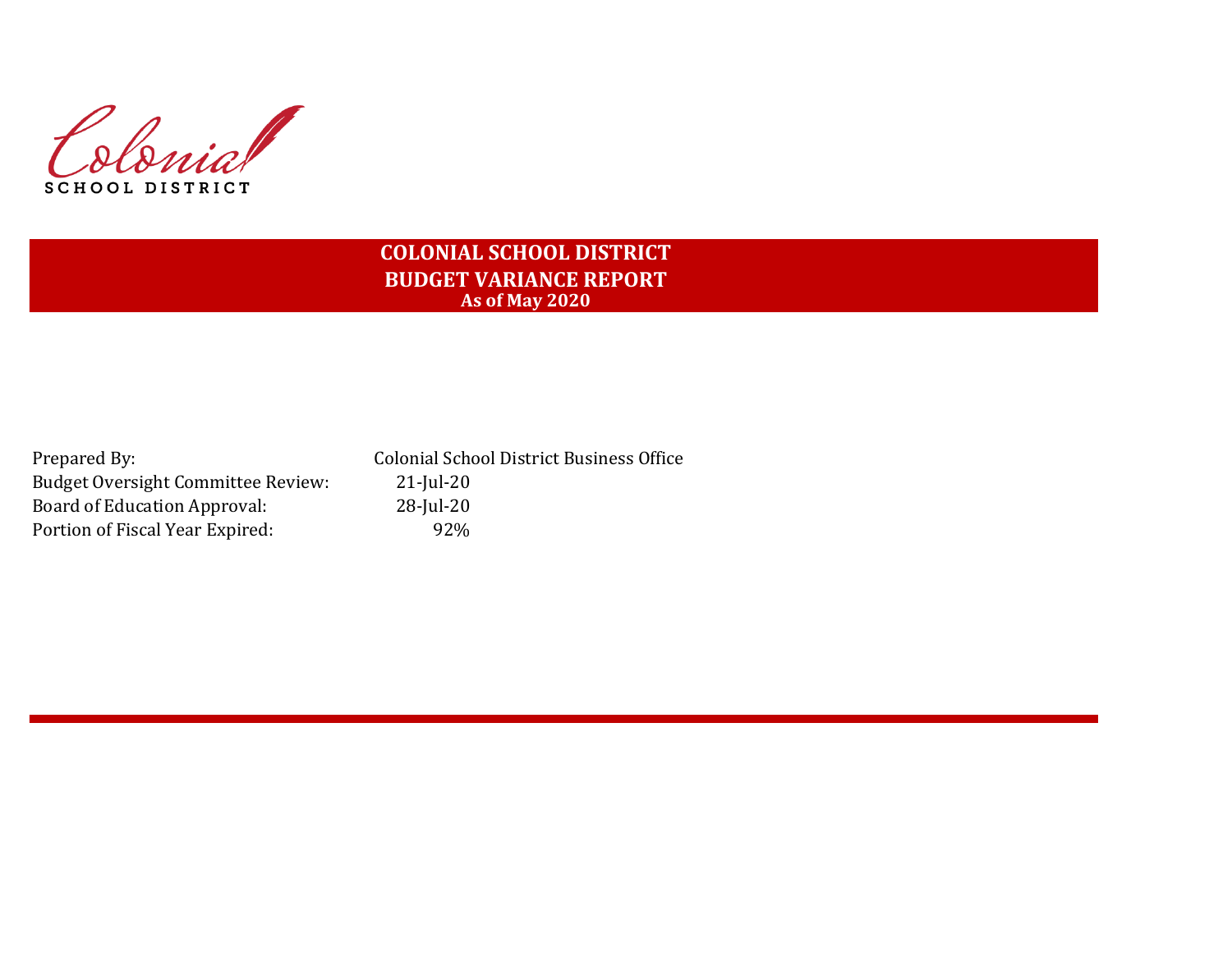## **COLONIAL SCHOOL DISTRICT BUDGET VARIANCE REPORT FISCAL YEAR 2020 as of May 2020 SUMMARY OF REVENUE**

| OOL DISTRICT                        | <b>Board</b><br>Approved<br><b>Budget</b> | Receipt<br>to Date | Percent<br><b>Received</b> | <b>Variance</b> |
|-------------------------------------|-------------------------------------------|--------------------|----------------------------|-----------------|
| <b>DISCRETIONARY STATE REVENUE</b>  |                                           |                    |                            |                 |
| Division II Costs, AOC              | 1,490,698                                 | 1,421,086.95       | 95.33%                     | (69, 611.29)    |
| Division III Equalization           | 5,239,080                                 | 5,269,918.00       | 100.59%                    | 30,838.00       |
| <b>Educational Sustainment</b>      | 2,102,382                                 | 2,102,382.00       | 100.00%                    |                 |
| Excellence/Admin Option             | 28,665                                    |                    | $0.00\%$                   | (28, 665.00)    |
| <b>SUBTOTAL</b>                     | 8,860,825                                 | 8,793,386.95       | 99.24%                     | (67, 438.29)    |
| <b>RESTRICTED STATE REVENUE</b>     |                                           |                    |                            |                 |
| State formula salaries              | 71,718,937                                | 70,935,264.60      | 98.91%                     | (783, 672.40)   |
| Cafeteria Salaries                  | 2,957,665                                 | 1,527,197.06       | 51.64%                     | (1,430,467.94)  |
| Division II Costs, AOC - Voc        | $\theta$                                  |                    | $\theta$                   |                 |
| Division II Costs, Energy           | 1,924,948                                 | 1,924,948.00       | 100.00%                    |                 |
| <b>State Transportation</b>         | 6,970,946                                 | 7,709,528.40       | 110.60%                    | 738,582.84      |
| Drivers Ed                          | $\Omega$                                  |                    | 0.00%                      |                 |
| <b>Unique Alternative</b>           | 790,195                                   | 764,114.35         | 96.70%                     | (26,080.65)     |
| <b>Related Services</b>             | 32,303                                    | 30,995.05          | 95.95%                     | (1, 307.95)     |
| <b>Professional Development</b>     | $\theta$                                  |                    | $0.00\%$                   |                 |
| <b>Technology Block Grant</b>       | $\theta$                                  |                    | 0.00%                      |                 |
| <b>Student Success Block Grant</b>  | 740,676                                   | 740,676.00         | 100.00%                    |                 |
| Opportunity funding                 | 2,045,152                                 | 2,045,152.00       | 100.00%                    |                 |
| <b>Other State Revenue</b>          | 178,445                                   | 555,484.00         | 311.29%                    | 377,038.87      |
| John G. Leach                       | 8,715,846                                 | 8,605,905.17       | 98.74%                     | (109, 941.26)   |
| ECAP (Pre-K State grant)            | 290,100                                   | 290,100.00         | 100.00%                    |                 |
| <b>Minor Capital Improvements</b>   | 947,265                                   | 947,265.00         | 100.00%                    |                 |
| <b>SUBTOTAL</b>                     | 97,312,478                                | 96,076,629.63      | 98.73%                     | (1,235,848.49)  |
| Operational budget reduction        | (1,961,317)                               |                    |                            |                 |
| <b>TOTAL STATE REVENUE</b>          | \$106,173,303                             | 104,870,016.58     | 98.77%                     | (1,303,286.78)  |
| <b>DISCRETIONARY LOCAL REVENUE</b>  |                                           |                    |                            |                 |
| <b>Current Expense Tax Receipts</b> | 47,084,564                                | 47,550,249.81      | 100.99%                    | 465,685.57      |
| Interest                            | 1,359,679                                 | 1,505,978.42       | 110.76%                    | 146,299.42      |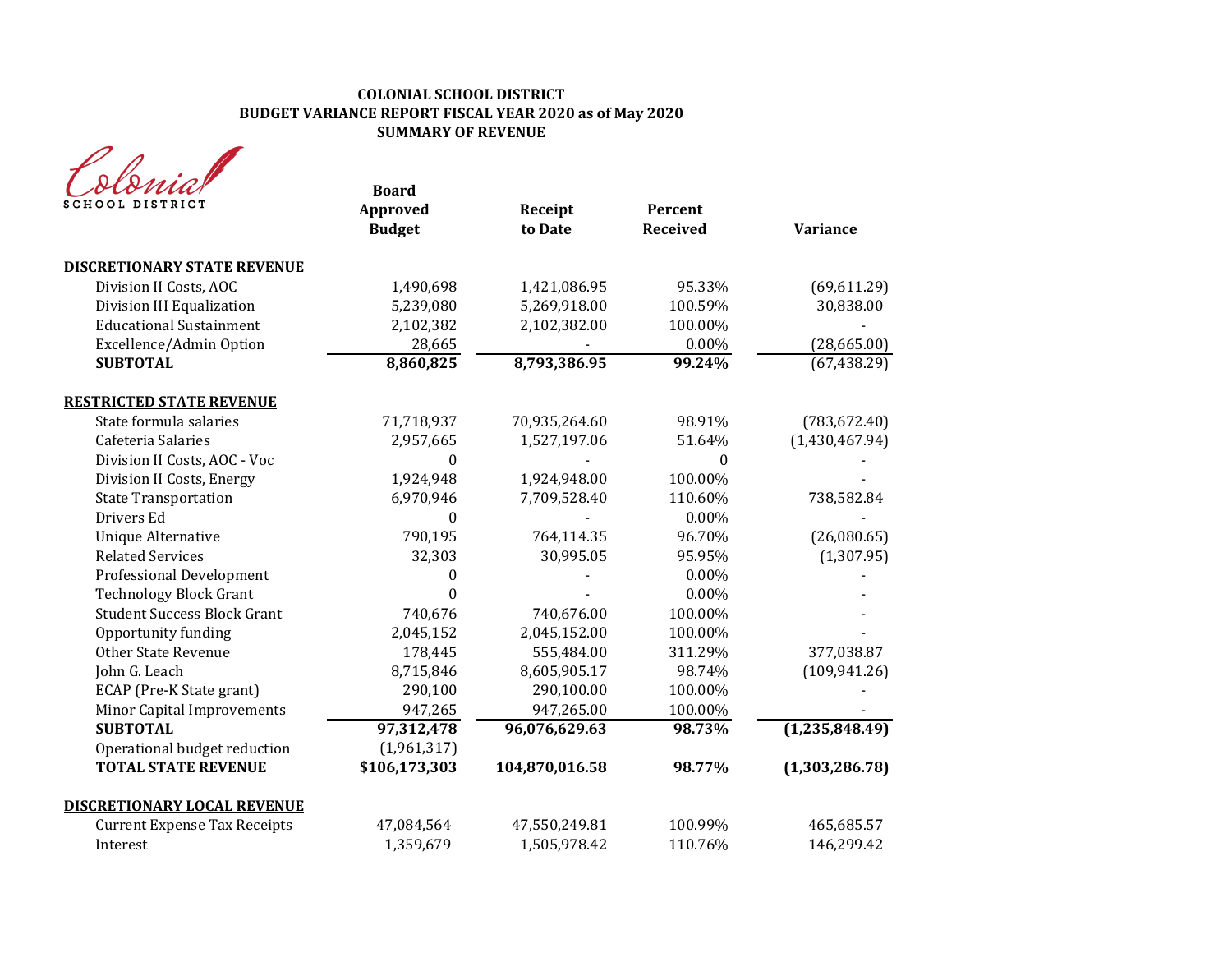| <b>TOTAL REVENUE</b>                                         | \$181,464,052   | 180,975,624.86 | 99.73%   | (488, 426.91)  |
|--------------------------------------------------------------|-----------------|----------------|----------|----------------|
| <b>TOTAL FEDERAL REVENUE</b>                                 | \$9,114,735     | 8,684,876.85   | 95.28%   | (429, 858.15)  |
| <b>Other Federal Funds</b>                                   | 493,120         | 84,350.85      | 17.11%   | (408, 769.15)  |
| Title IV                                                     | 460,092         | 460,092.00     | 100.00%  |                |
| Perkins                                                      | 303,174         | 303,174.00     | 100.00%  |                |
| Title III                                                    | 96,634          | 96,634.00      | 100.00%  |                |
| Title II                                                     | 764,373         | 766,406.00     | 100.27%  | 2,033.00       |
| Title I                                                      | 4,173,305       | 4,181,675.00   | 100.20%  | 8,370.00       |
| <b>IDEA Pre-K</b>                                            | 115,511         | 115,511.00     | 100.00%  |                |
| <b>IDEA Part B</b>                                           | 2,708,526       | 2,677,034.00   | 98.84%   | (31, 492.00)   |
| <b>FEDERAL REVENUE</b>                                       |                 |                |          |                |
| <b>TOTAL LOCAL REVENUE</b>                                   | 66,176,013      | 67,420,731.43  | 101.88%  | 1,244,718.02   |
| <b>SUBTOTAL</b>                                              | $-$ \$9,972,786 | (6,834,278.83) | 68.53%   | 3,138,507.01   |
| Reserve funds                                                | (2,926,644)     |                | $0.00\%$ | 2,926,644.00   |
| Choice (Reduction)                                           | (1, 133, 363)   | (922, 621.95)  | 81.41%   | 210,741.29     |
| Charter (Reduction)                                          | (5,912,779)     | (5,911,656.88) | 99.98%   | 1,121.72       |
| <b>OTHER LOCAL FUNDS</b>                                     |                 |                |          |                |
| <b>SUBTOTAL</b>                                              | 27,351,356      | 24,890,348.94  | 91.00%   | (2,461,007.08) |
| Other Local Revenue                                          | 515,000         | 495,466.18     | 96.21%   | (19, 533.82)   |
| E3 Grant                                                     | 2,079,663       | 500,400.60     | 24.06%   | (1,579,262.40) |
| Donations                                                    | 50,000          | 19,847.00      | 39.69%   | (30, 153.00)   |
| Cafeteria                                                    | 6,050,000       | 5,689,471.21   | 94.04%   | (360, 528.79)  |
| <b>Technology Maintenance Match</b>                          | 454,284         | 444,763.11     | 97.90%   | (9,520.89)     |
| Match Tax Receipts                                           | 2,698,874       | 2,613,276.27   | 96.83%   | (85, 598.21)   |
| John G. Leach (tuition revenue)                              | 4,200,000       | 3,129,434.92   | 74.51%   | (1,070,565.08) |
| Tuition Receipts (excl. Leach)                               | 6,655,473       | 7,459,055.70   | 112.07%  | 803,582.78     |
| <b>RESTRICTED LOCAL REVENUE</b><br>Debt Service Tax Receipts | 4,648,062       | 4,538,633.95   | 97.65%   | (109, 427.66)  |
|                                                              |                 |                |          |                |
| <b>SUBTOTAL</b>                                              | 48,797,443      | 49,364,661.32  | 101.16%  | 567,218.08     |
| <b>Building Rental</b>                                       | 19,200          | 18,842.50      | 98.14%   | (357.50)       |
| <b>CSCRP</b>                                                 | 59,000          | 86,525.05      | 146.65%  | 27,525.05      |
| <b>Indirect Costs</b>                                        | 255,000         | 181,761.54     | 71.28%   | (73, 238.46)   |
| Athletics                                                    | 20,000          | 21,304.00      | 106.52%  | 1,304.00       |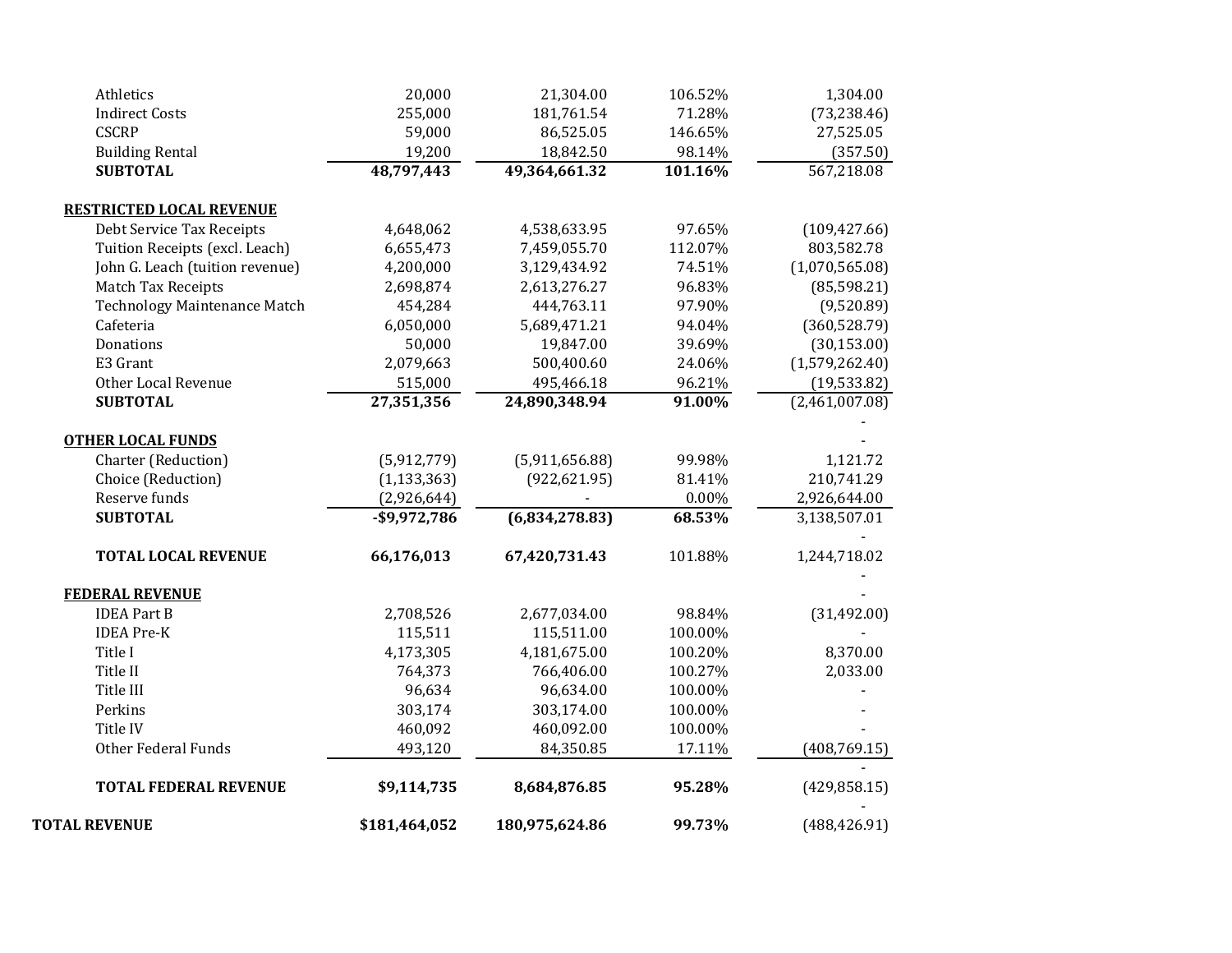

## **COLONIAL SCHOOL DISTRICT BUDGET VARIANCE REPORT FISCAL YEAR 2020 as of May 2020 SUMMARY OF EXPENDITURES**

| <b>SCHOOL DISTRICT</b> |         |                                    | <b>Board</b><br><b>Approved</b> |                    |                     | Remaining      | Percent          | Percent      |
|------------------------|---------|------------------------------------|---------------------------------|--------------------|---------------------|----------------|------------------|--------------|
| <b>EXPENDITURES</b>    |         |                                    | <b>Budget</b>                   | <b>Encumbrance</b> | <b>Expenditures</b> | <b>Balance</b> | <b>Obligated</b> | <b>Spent</b> |
| Operating              | Program |                                    |                                 |                    |                     |                |                  |              |
|                        |         | DISCRETIONARY SCHOOL BUDGETS       |                                 |                    |                     |                |                  |              |
| 9340410A               | 95437   | Carrie Downie Library              | 3,048                           | 596.68             | 804.47              | 1,646.85       | 45.97%           | 26.39%       |
| 9340410A               | 99999   | Carrie Downie Elementary           | 47,951                          | 1,565.22           | 35,892.68           | 10,493.10      | 78.12%           | 74.85%       |
| 9340412A               | 95437   | Castle Hills Library               | 4,545                           |                    | 3,504.24            | 1,040.76       | 77.10%           | 77.10%       |
| 9340412A               | 99999   | <b>Castle Hills Elementary</b>     | 72,646                          | 823.27             | 49,870.20           | 21,952.53      | 69.78%           | 68.65%       |
| 9340418A               | 95437   | Pleasantville Library              | 3,078                           |                    | 81.94               | 2,996.06       | 2.66%            | 2.66%        |
| 9340418A               | 99999   | Pleasantville Elementary           | 46,716                          | 1,400.97           | 51,490.09           | (6, 175.06)    | 113.22%          | 110.22%      |
| 9340420A               | 95437   | Wilmington Manor Library           | 2,333                           |                    |                     | 2,333.00       | 0.00%            | $0.00\%$     |
| 9340420A               | 99999   | <b>Wilmington Manor Elementary</b> | 39,747                          | 1,073.99           | 26,655.94           | 12,017.07      | 69.77%           | 67.06%       |
| 9340422A               | 95437   | Wilbur Library                     | 8,748                           | 409.55             | 1,207.04            | 7,131.41       | 18.48%           | 13.80%       |
| 9340422A               | 99999   | Wilbur Elementary                  | 131,032                         | 1,933.69           | 65,131.02           | 63,967.29      | 51.18%           | 49.71%       |
| 9340427A               | 95437   | Southern Library                   | 6,521                           |                    | 6,124.80            | 396.20         | 93.92%           | 93.92%       |
| 9340427A               | 99999   | Southern Elementary                | 97,204                          | 470.78             | 70,670.11           | 26,063.11      | 73.19%           | 72.70%       |
| 9340432A               | 95437   | New Castle Library                 | 3,929                           |                    |                     | 3,929.00       | 0.00%            | 0.00%        |
| 9340432A               | 99999   | New Castle Elementary              | 60,871                          | 3,059.37           | 44,230.12           | 13,581.51      | 77.69%           | 72.66%       |
| 9340456A               | 95437   | Eisenberg Library                  | 3,861                           |                    | 2,801.90            | 1,059.10       | 72.57%           | 72.57%       |
| 9340456A               | 99999   | <b>Eisenberg Elementary</b>        | 58,520                          | 923.30             | 40,829.80           | 16,766.90      | 71.35%           | 69.77%       |
| 9340470A               | 95437   | <b>Gunning Bedford Library</b>     | 8,010                           |                    | 8,018.79            | (8.79)         | 100.11%          | 100.11%      |
| 9340470A               | 99999   | <b>Gunning Bedford Middle</b>      | 127,269                         | 8,947.71           | 129,179.45          | (10,858.16)    | 108.53%          | 101.50%      |
| 9340474A               | 95437   | George Read Library                | 5,989                           |                    | 0.61                | 5,988.39       | 0.01%            | 0.01%        |
| 9340474A               | 99999   | George Read Middle                 | 97,945                          | 6,041.70           | 42,648.50           | 49,254.80      | 49.71%           | 43.54%       |
| 9340476A               | 95437   | McCullough Library                 | 5,837                           |                    | 3,681.15            | 2,155.85       | 63.07%           | 63.07%       |
| 9340476A               | 99999   | McCullough Middle                  | 95,723                          | 1,035.04           | 73,210.47           | 21,477.49      | 77.56%           | 76.48%       |
| 9340490A               | 95048   | William Penn - ROTC                | 8,900                           |                    | 9,306.07            | (406.07)       | 104.56%          | 104.56%      |
| 9340490A               | 95073   | William Penn - Music Choir         | 27,550                          | 70,438.81          | 25,448.90           | (68, 337.71)   | 348.05%          | 92.37%       |
| 9340490A               | 95437   | William Penn - Library             | 16,614                          |                    | 19,688.75           | (3,074.75)     | 118.51%          | 118.51%      |
| 9340490A               | 95468   | William Penn - Summer School       | 8,550                           |                    |                     | 8,550.00       | 0.00%            | 0.00%        |
| 9340490A               | 95602   | William Penn - Athletics           | 167,200                         | 16,352.52          | 158,049.66          | (7,202.18)     | 104.31%          | 94.53%       |
| 9340490A               | 99999   | William Penn High School           | 285,259                         | 4,609.97           | 207,856.25          | 72,792.78      | 74.48%           | 72.87%       |
|                        |         | <b>SUBTOTAL</b>                    | 1,445,596                       | 119,682.57         | 1,076,382.95        | 249,530.48     | 82.74%           | 74.46%       |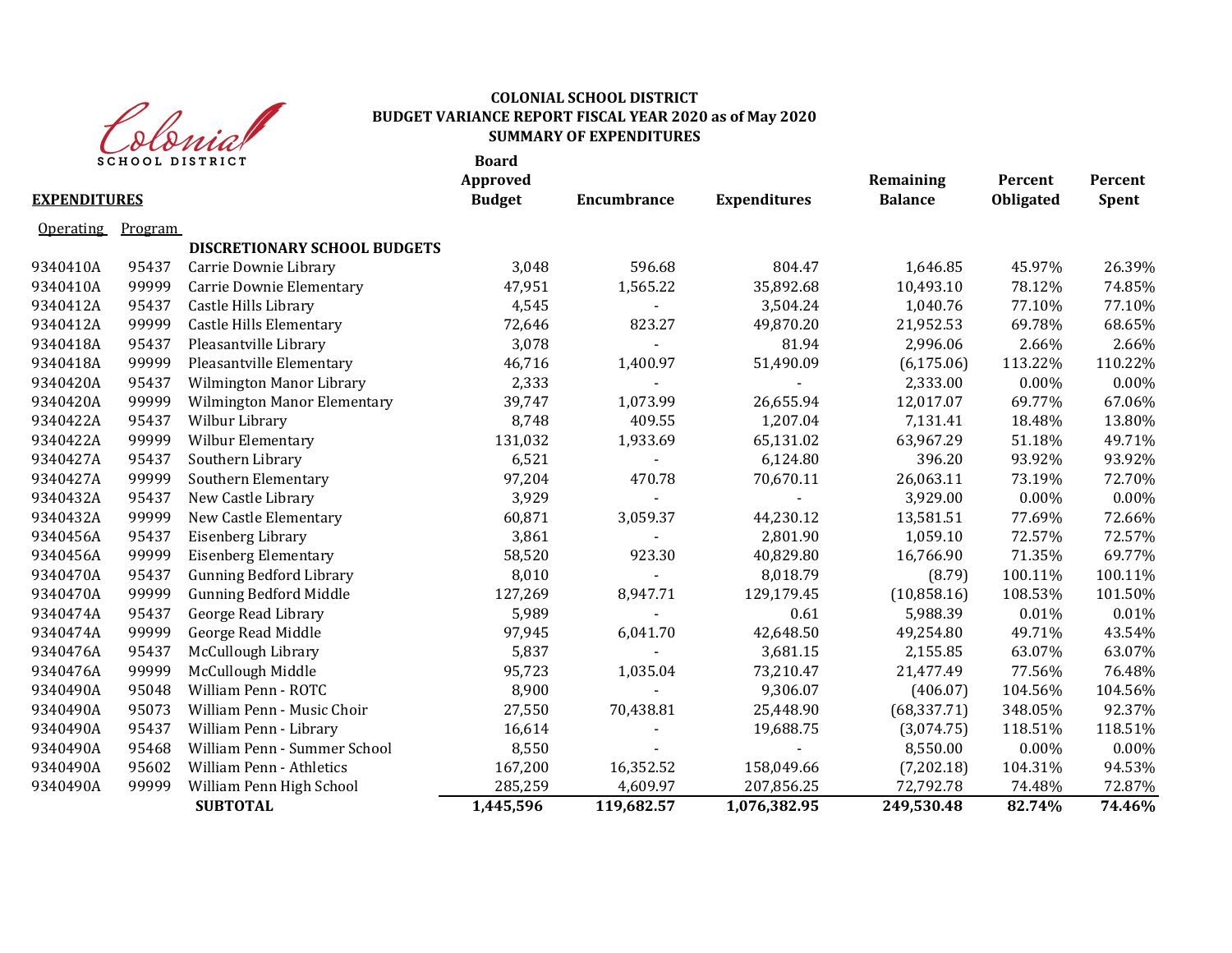# **DISCRETIONARY DIVISION/DEPARTMENT BUDGETS**

|          |       | SUBTOTAL - DISCRETIONARY          | 43,761,978 | 1,326,712.82 | 39,646,408.99 | 2,793,256.24 | 93.63%  | 90.60%  |
|----------|-------|-----------------------------------|------------|--------------|---------------|--------------|---------|---------|
| 99970680 | 95488 | <b>Visiting Teachers</b>          | 4,000      | 216.97       | 3,294.15      | 488.88       | 87.78%  | 82.35%  |
| 99970680 | 99999 | <b>School Supervision</b>         | 60,000     | 6,500.00     | 45,848.22     | 7,651.78     | 87.25%  | 76.41%  |
| 99960200 | 99531 | <b>Custodial Services</b>         | 450,000    | 124,056.72   | 421,470.93    | (95, 527.65) | 121.23% | 93.66%  |
| 99940050 | 99999 | <b>Facilities Maintenance</b>     | 1,100,000  | 204,562.22   | 913,809.64    | (18, 371.86) | 101.67% | 83.07%  |
| 99950000 | 99999 | Personnel                         | 46,000     |              | 30,064.16     | 15,935.84    | 65.36%  | 65.36%  |
| 99940400 | 99999 | Local Salaries & Benefits         | 37,897,766 | 625,413.12   | 35,198,434.37 | 2,073,918.56 | 94.53%  | 92.88%  |
| 99940000 | 99999 | <b>Business Office</b>            | 42,300     |              | 33,675.50     | 8,624.50     | 79.61%  | 79.61%  |
| 99930400 | 99999 | <b>Behavioral Health</b>          | 20,000     | 269.70       | 11,555.05     | 8,175.25     | 59.12%  | 57.78%  |
| 99930300 | 99999 | <b>Student Services</b>           | 20,000     | 558.00       | 3,086.68      | 16,355.32    | 18.22%  | 15.43%  |
| 99920700 | 99999 | Middle school Athletics           | 60,000     |              | 15,750.85     | 44,249.15    | 26.25%  | 26.25%  |
| 99920110 | 99519 | Security/Constables               | 595,000    | 32,910.00    | 469,393.47    | 92,696.53    | 84.42%  | 78.89%  |
| 99920100 | 99999 | <b>Discipline Programs</b>        | 185,000    | 36,817.00    | 113,183.00    | 35,000.00    | 81.08%  | 61.18%  |
| 99920000 | 90850 | Music/Art Curriculum              | 45,000     | 3,616.00     | 40,476.31     | 907.69       | 97.98%  | 89.95%  |
| 99920000 | 95435 | Common Core/Curriculum            | 250,000    |              | 241,662.56    | 8,337.44     | 96.67%  | 96.67%  |
| 99920000 | 99999 | Curriculum/Instruction            | 125,000    | 3,557.26     | 43,156.22     | 78,286.52    | 37.37%  | 34.52%  |
| 99910115 | 99999 | <b>Assistant Superintendent 2</b> | 15,000     | 197.82       | 5,174.60      | 9,627.58     | 35.82%  | 34.50%  |
| 99910110 | 99999 | <b>Assistant Superintendent 1</b> | 15,000     | 856.55       | 7,010.56      | 7,132.89     | 52.45%  | 46.74%  |
| 99970675 | 95430 | <b>Elementary Wellness</b>        | 85,000     |              | 81,222.40     | 3,777.60     | 95.56%  | 95.56%  |
| 99970600 | 95060 | Preschool Expansion               | 135,000    | 3,973.86     | 107,024.06    | 24,002.08    | 82.22%  | 79.28%  |
| 99910100 | 99999 | Superintendent                    | 18,000     |              | 20,846.57     | 1,553.43     | 115.81% | 115.81% |
| 99910010 | 95405 | District Choice                   | 4,500      |              | 1,236.91      | 3,263.09     | 27.49%  | 27.49%  |
| 99910010 | 99999 | <b>District Administration</b>    | 250,500    | 6,643.39     | 196,003.51    | 47,853.10    | 80.90%  | 78.24%  |
| 99910010 | 95411 | Copy Center                       | 235,000    | 28,731.01    | 179,583.52    | 26,685.47    | 88.64%  | 76.42%  |
| 99910000 | 99999 | <b>Public Communications</b>      | 20,200     | 2,100.00     | 15,630.65     | 2,469.35     | 87.78%  | 77.38%  |
| 99910000 | 95052 | Marketing                         | 60,600     | 2,662.67     | 24,037.26     | 33,900.07    | 44.06%  | 39.67%  |
| 99900300 | 99999 | <b>General District Expenses</b>  | 1,141,612  |              | 808,010.86    | 333,601.14   | 70.78%  | 70.78%  |
| 99900300 | 95494 | Teacher of the Year               | 12,500     |              | 949.65        | 11,550.35    | 7.60%   | 7.60%   |
| 99900300 | 95228 | Substitutes & Homebound           | 750,000    | 238,342.99   | 524,895.29    | (13, 238.28) | 101.77% | 69.99%  |
| 99900100 | 99999 | Legal                             | 88,000     | 4,727.54     | 65,003.89     | 18,268.57    | 79.24%  | 73.87%  |
| 99900000 | 99999 | <b>Board of Education</b>         | 31,000     |              | 24,918.15     | 6,081.85     | 80.38%  | 80.38%  |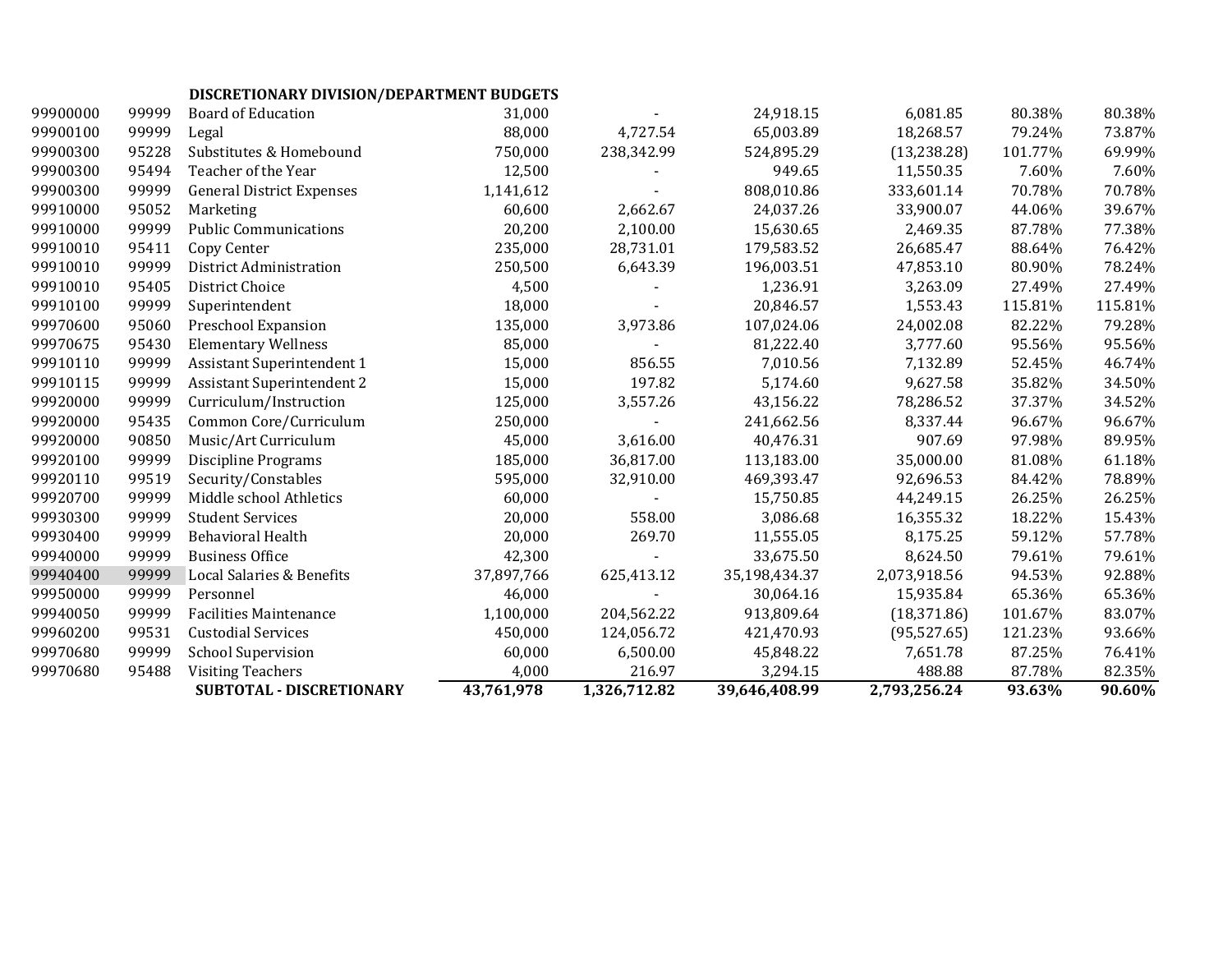|          |       | <b>RESTRICTED FUNDING WITH LOCAL INVESTMENT</b> |             |              |               |                |         |         |
|----------|-------|-------------------------------------------------|-------------|--------------|---------------|----------------|---------|---------|
| 99940810 | 99999 | Tech Equipment & Repair                         | 1,875,000   | 33,522.39    | 1,883,740.13  | (42, 262.52)   | 102.25% | 100.47% |
| 99960200 | 95419 | Energy/Utilities                                | 2,034,192   | 247,172.07   | 1,730,428.15  | 56,591.64      | 97.22%  | 85.07%  |
| 99960400 | 99999 | Transportation                                  | 7,235,746   | 164,324.10   | 9,112,866.58  | (2,041,444.68) | 128.21% | 125.94% |
|          |       | SUBTOTAL - RESTRICTED/LOCAL                     | 11,144,938  | 445,018.56   | 12,727,034.86 | (2,027,115.56) | 118.19% | 114.20% |
|          |       |                                                 |             |              |               |                |         |         |
|          |       | <b>OTHER RESTRICTED BUDGETS</b>                 |             |              |               |                |         |         |
| 99920110 | 95064 | <b>State Security Grant</b>                     | 377,039     | 72,416.10    | 105,330.92    | 199,291.98     | 47.14%  | 27.94%  |
| 99920200 | 99999 | Extra Time                                      | 270,000     |              | 184,580.53    | 85,419.47      | 68.36%  | 68.36%  |
| 99920500 | 99999 | Professional Development                        | 110,643     | 1,456.55     | 34,288.30     | 74,898.15      | 32.31%  | 30.99%  |
| 99920800 | 99999 | <b>Drivers Education</b>                        | 27,969      | 5,437.62     | 16,897.03     | 5,634.35       | 79.86%  | 60.41%  |
| 99940200 | 99999 | Division I Salaries                             | 71,718,937  |              | 69,381,584.16 | 2,337,352.84   | 96.74%  | 96.74%  |
| 99940300 | 99999 | Division II Vocational                          | 187,837     |              | 271.09        | 187,565.91     | 0.14%   | 0.14%   |
| 99940410 | 95037 | <b>Immersion Funding</b>                        | 20,000      | 66,007.38    | 16,455.93     | (62, 463.31)   | 412.32% | 82.28%  |
| 99940410 | 99999 | Competitive Grants - State                      | 178,445     |              | 107,661.29    | 70,783.84      | 60.33%  | 60.33%  |
| 99940500 | 99999 | <b>Federal Funds</b>                            | 9,114,735   | 339,843.45   | 1,842,576.08  | 6,932,315.47   | 23.94%  | 20.22%  |
| 99940700 | 99999 | Private Grants/Donations                        | 50,000      |              | 15,265.09     | 34,734.91      | 30.53%  | 30.53%  |
| 99960000 | 99999 | <b>Child Nutrition Operations</b>               | 9,720,000   |              | 7,791,683.75  | 1,928,316.25   | 80.16%  | 80.16%  |
| 99970000 | 99999 | Debt Service                                    | 4,648,062   |              | 4,464,568.87  | 183,492.74     | 96.05%  | 96.05%  |
| 99921000 | 99999 | Opportunity funds                               | 2,595,634   | 185,004.36   | 1,641,326.74  | 769,302.90     | 70.36%  | 63.23%  |
| 99970680 | 99562 | <b>Student Success Block Grant</b>              | 1,234,460   |              | 521,581.34    | 712,878.66     | 42.25%  | 42.25%  |
| 99990050 | 99999 | E3 Grant                                        | 2,079,663   | 121,482.39   | 1,563,129.20  | 395,051.41     | 81.00%  | 75.16%  |
| 99970200 | 99999 | Minor Capital                                   | 1,578,775   | 918,688.03   | 125,020.00    | 535,066.97     | 66.11%  | 7.92%   |
| 99970600 | 99768 | ECAP (State Pre-K grant)                        | 290,100     |              | 154,266.86    | 135,833.14     | 53.18%  | 53.18%  |
|          |       | <b>SUBTOTAL - RESTRICTED</b>                    | 104,202,299 | 1,710,335.88 | 87,966,487.18 | 14,525,475.68  | 86.06%  | 84.42%  |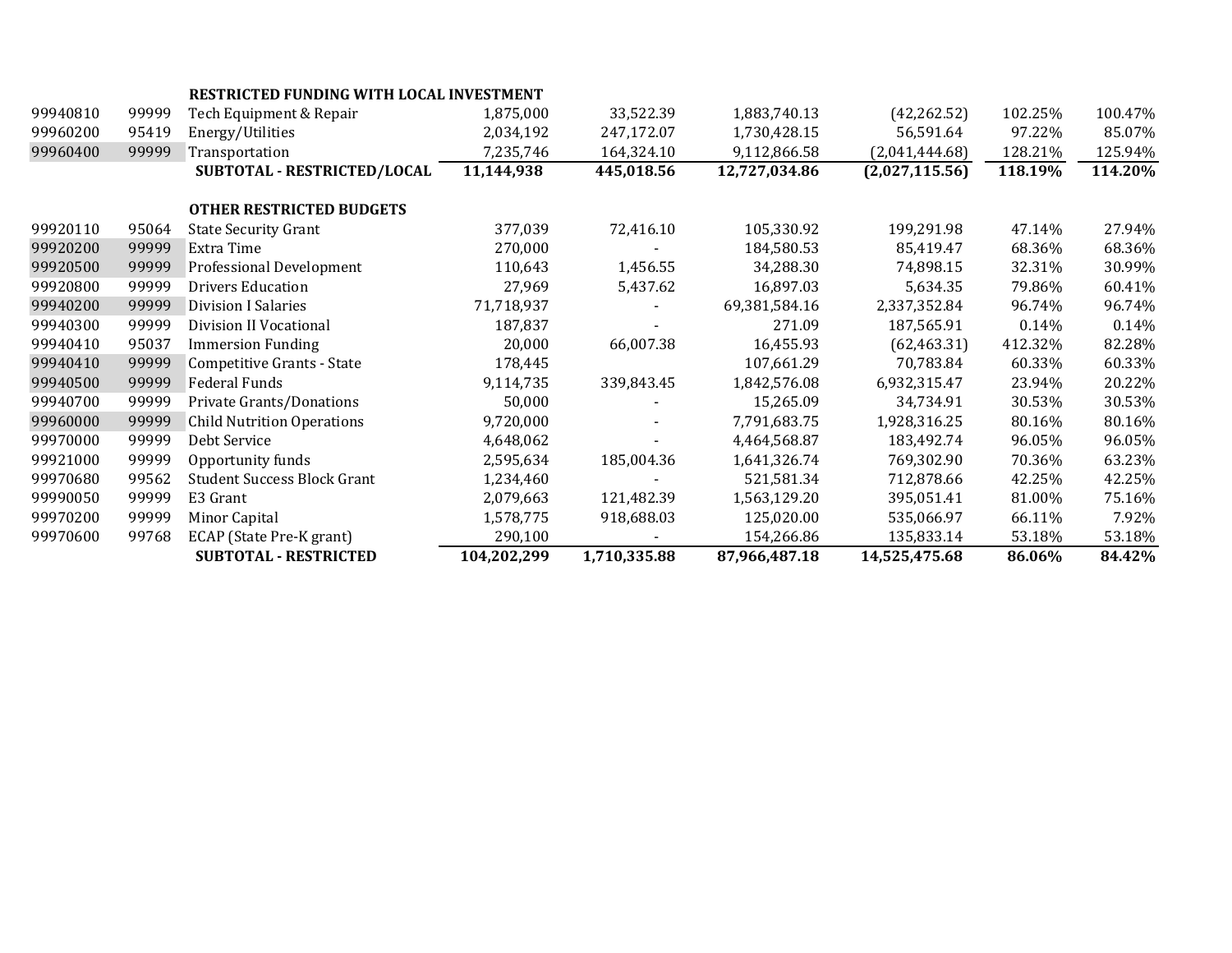|                           |       | <b>RESTRICTED TUITION FUNDED BUDGETS</b> |             |            |               |               |          |         |
|---------------------------|-------|------------------------------------------|-------------|------------|---------------|---------------|----------|---------|
| 99970600                  | 95030 | Preschool                                | 84,450      | 2,452.13   | 30,384.03     | 51,613.84     | 38.88%   | 35.98%  |
| 99970600                  | 99532 | PreK General Expenses                    | 855,000     | 161,697.33 | 877,503.97    | (184, 201.30) | 121.54%  | 102.63% |
| 9340427A                  | 95217 | Southern ILC                             | 69,930      | 3,976.12   | 44.837.98     | 21,115.90     | 69.80%   | 64.12%  |
| 9340427A                  | 99532 | Southern ILC Payroll                     | 318,000     |            | 310,216.47    | 7,783.53      | 97.55%   | 97.55%  |
| 9340427A                  | 95207 | Southern CASL                            | 46,305      | 521.43     | 13,823.30     | 31,960.27     | 30.98%   | 29.85%  |
| 9340427A                  | 99530 | Southern CASL Payroll                    | 313,622     |            | 269,984.05    | 43,637.95     | 86.09%   | 86.09%  |
| 9340470A                  | 95217 | <b>Gunning Bedford ILC</b>               | 46,305      | 8,107.12   | 29,703.59     | 8,494.29      | 81.66%   | 64.15%  |
| 9340470A                  | 99532 | <b>GB ILC Payroll</b>                    | 250,000     |            |               | 250,000.00    | $0.00\%$ | 0.00%   |
| 9340470A                  | 95207 | <b>Gunning Bedford CASL</b>              | 37,800      | 8,107.12   | 16,252.45     | 13,440.43     | 64.44%   | 43.00%  |
| 9340470A                  | 99530 | <b>GB CASL Payroll</b>                   | 225,000     |            |               | 225,000.00    | $0.00\%$ | 0.00%   |
| 9340490A                  | 95207 | WPHS CASL                                | 37,000      |            |               | 37,000.00     | $0.00\%$ | 0.00%   |
| 9340490A                  | 99530 | <b>WPHS CASL Payroll</b>                 | 136,667     |            | 123,870.13    | 12,796.70     | 90.64%   | 90.64%  |
| 9340522A                  | 99532 | <b>Wallin General Expenses</b>           | 880,000     | 15,564.79  | 775,551.95    | 88,883.26     | 89.90%   | 88.13%  |
| 9340522A                  | 99999 | <b>Wallin Principal</b>                  | 46,636      |            | 39,906.05     | 6,729.95      | 85.57%   | 85.57%  |
| 99920300                  | 99999 | LEP/ESL                                  | 570,000     |            | 547,934.96    | 22,065.04     | 96.13%   | 96.13%  |
| 99921050                  | 99999 | <b>Special Education Services</b>        | 500,000     | 146,739.48 | 266,079.89    | 87,180.63     | 82.56%   | 53.22%  |
| 99930200                  | 95454 | Private Placement                        | 1,280,000   | 97,118.35  | 604,945.93    | 577,935.72    | 54.85%   | 47.26%  |
| 99930200                  | 99999 | In State Tuition                         | 750,000     | 70,058.62  | 299,766.63    | 380,174.75    | 49.31%   | 39.97%  |
| 99930200                  | 95236 | <b>Exceptional Children Payroll</b>      | 500,000     |            | 202.92        | 499,797.08    | 0.04%    | 0.04%   |
| 99930300                  | 99546 | <b>Assistive Technology</b>              | 25,000      | 1,548.28   | 14,558.94     | 8,892.78      | 64.43%   | 58.24%  |
|                           |       | <b>SUBTOTAL - TUITION</b>                | 6,971,715   | 515,890.77 | 4,265,523.24  | 2,190,300.82  | 68.58%   | 61.18%  |
| See detailed budget       |       | <b>Leach - Special School</b>            | 13,937,517  | 203,279.65 | 11,487,844.55 | 2,246,392.55  | 83.88%   | 82.42%  |
| <b>TOTAL EXPENDITURES</b> |       |                                          | 181,464,042 | 4,320,920  | 157,169,682   | 19,977,840    | 88.99%   | 86.61%  |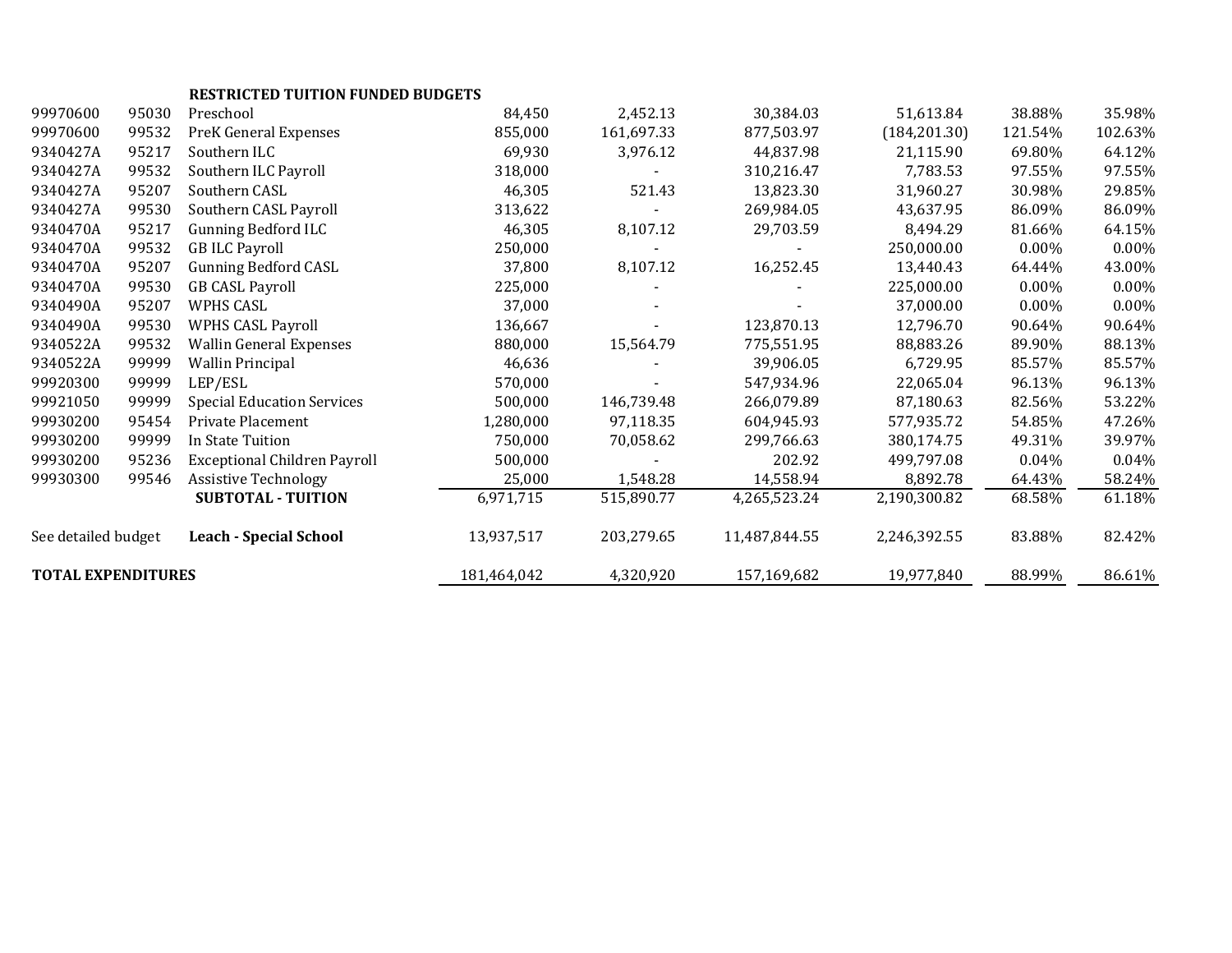donial SCHOOL DISTRICT

## **COLONIAL SCHOOL DISTRICT BUDGET VARIANCE REPORT FISCAL YEAR 2020 as of May 2020 DETAIL COST CENTERS**

| <b>EXPENDITURES</b>               |                |                                                                     |               |                          |                     |                |                  |              |
|-----------------------------------|----------------|---------------------------------------------------------------------|---------------|--------------------------|---------------------|----------------|------------------|--------------|
| <b>Operating</b>                  | <b>Program</b> |                                                                     | <b>Board</b>  |                          |                     | Remaining      | Percent          | Percent      |
|                                   |                |                                                                     | <b>Budget</b> | Encumbrance              | <b>Expenditures</b> | <b>Balance</b> | <b>Obligated</b> | <b>Spent</b> |
|                                   |                | General District Expenses - Summarized on page 6 - Detail of budget |               |                          |                     |                |                  |              |
| 99900300                          | 99999          | Audit                                                               | 10,000        |                          | 6,165.00            | 3,835.00       | 61.65%           | 61.65%       |
|                                   |                | Insurance                                                           | 213,040       |                          | 219,717.20          | (6,677.20)     | 103.13%          | 103.13%      |
|                                   |                | Data Service Center                                                 | 418,572       |                          | 313,929.00          | 104,643.00     | 75.00%           | 75.00%       |
|                                   |                | One Time Items                                                      | 400,000       |                          | 246,226.70          | 153,773.30     | 61.56%           | 61.56%       |
|                                   |                | Contingency                                                         | 100,000       |                          | 21,972.96           | 78,027.04      | 21.97%           | 21.97%       |
| <b>TOTAL EXPENDITURES</b>         |                | 1,141,612                                                           |               | 808,010.86               | 333,601.14          | 70.78%         | 70.78%           |              |
| <b>Child Nutrition Operations</b> |                |                                                                     |               |                          |                     |                |                  |              |
| 99960000                          | 95512          | Personnel                                                           | 5,300,000     |                          | 4,838,476.84        | 461,523.16     | 91.29%           | 91.29%       |
| 99960000                          | 95404          | Food                                                                | 3,200,000     | $\overline{\phantom{0}}$ | 2,360,721.57        | 839,278.43     | 73.77%           | 73.77%       |
| 99960000                          | 95116          | Miscellaneous                                                       | 125,000       |                          | 55,040.80           | 69,959.20      | 44.03%           | 44.03%       |
| 99960000                          | 95493          | Supplies                                                            | 320,000       |                          | 288,736.17          | 31,263.83      | 90.23%           | 90.23%       |
| 99960000                          | 99555          | <b>Indirect Cost</b>                                                | 175,000       |                          | 91,726.83           | 83,273.17      | 52.42%           | 52.42%       |
| 99960000                          | 99516          | Equipment Repair                                                    | 200,000       |                          | 59,392.25           | 140,607.75     | 29.70%           | 29.70%       |
| 99960000                          | 95496          | Equipment                                                           | 400,000       |                          | 97,589.29           | 302,410.71     | 24.40%           | 24.40%       |
| <b>TOTAL EXPENDITURES</b>         |                |                                                                     | 9,720,000     |                          | 7,791,683.75        | 1,928,316.25   | 80.16%           | 80.16%       |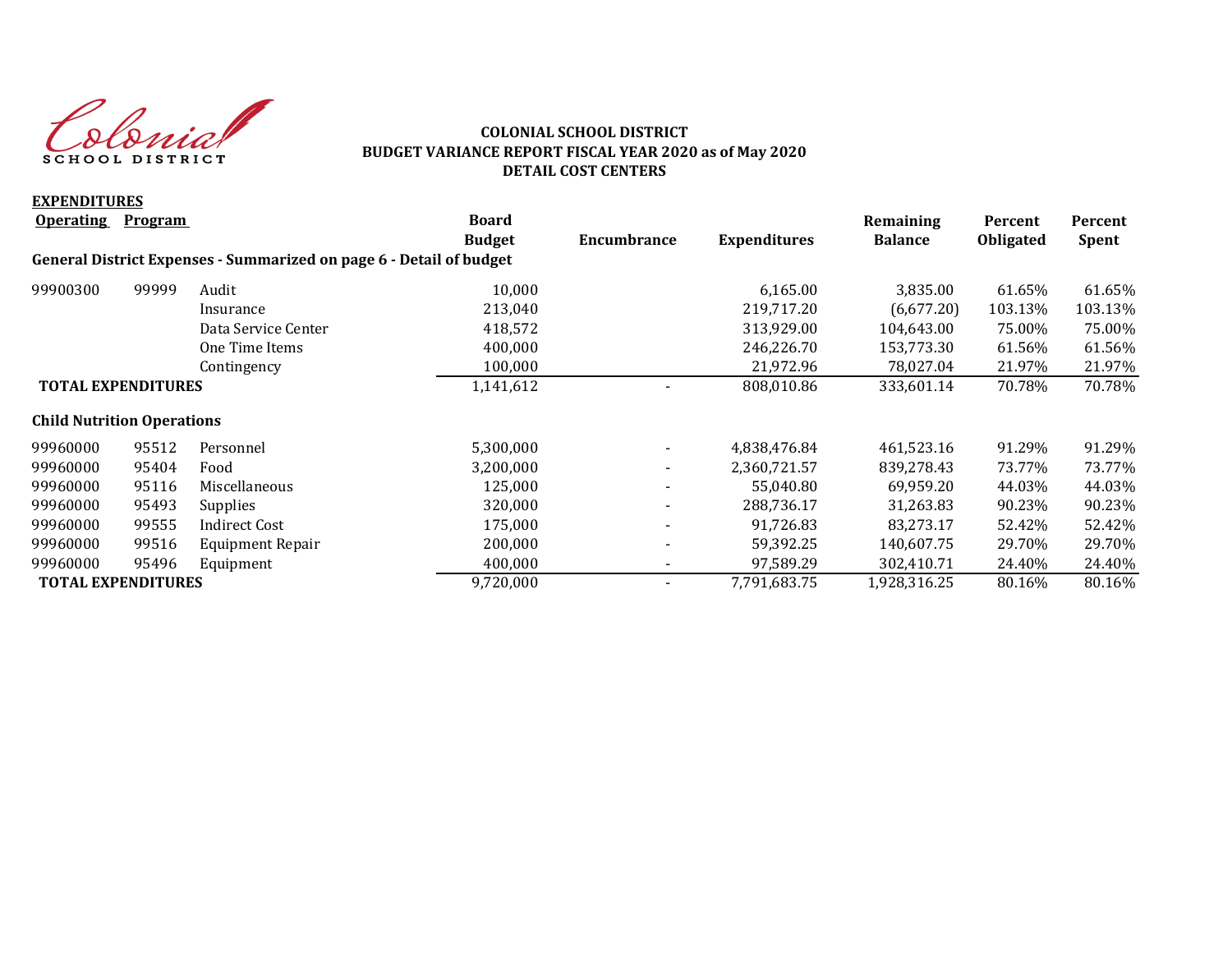| <b>Transportation</b>     |       |                                                         |            |              |                |                |          |          |
|---------------------------|-------|---------------------------------------------------------|------------|--------------|----------------|----------------|----------|----------|
| 99960400                  | 99999 | Personnel                                               | 5,347,238  |              | 4,854,209.35   | 493,028.65     | 90.78%   | 90.78%   |
|                           |       | Professional Development                                | 5,000      |              |                | 5,000.00       | 0.00%    | $0.00\%$ |
|                           |       | <b>Contractor Payments</b>                              | 2,094,008  | 324.00       | 3,578,999.32   | (1,485,315.32) | 170.93%  | 170.92%  |
|                           |       | <b>Bus Maintenance</b>                                  | 450,000    | 75,574.90    | 371,565.87     | 2,859.23       | 99.36%   | 82.57%   |
|                           |       | Fuel                                                    | 310,000    | 48,548.03    | 253,526.28     | 7,925.69       | 97.44%   | 81.78%   |
|                           |       | Bus Safety & Security                                   | 123,500    |              | 120,071.19     | 3,428.81       | 97.22%   | 97.22%   |
|                           |       | Miscellaneous                                           | 125,000    | 39,877.17    | 82,568.57      | 2,554.26       | 97.96%   | 66.05%   |
|                           |       | Parkway and Kingswood                                   | $-74,000$  |              |                | (74,000.00)    | 0.00%    | 0.00%    |
|                           |       | <b>Billing to Leach</b>                                 | $-955,000$ |              |                | (955,000.00)   | 0.00%    | $0.00\%$ |
|                           |       | Other Local Billable Activity                           | $-190,000$ |              | (148, 074.00)  | (41,926.00)    | 77.93%   | 77.93%   |
| <b>TOTAL EXPENDITURES</b> |       | 7,235,746                                               | 164,324.10 | 9,112,866.58 | (2,041,444.68) | 128.21%        | 125.94%  |          |
|                           |       | JOHN G. LEACH - Summarized on page 8 - Detail of budget |            |              |                |                |          |          |
| 9340427A                  | 99999 | Southern Integration Program                            | 20,146     | 175.16       | 19,387.41      | 583.89         | 97.10%   | 96.23%   |
| 9340474A                  | 99999 | George Read Integration Program                         | 29,149     | 279.17       | 6,784.94       | 22,084.42      | 24.23%   | 23.28%   |
| 9340490A                  | 99999 | William Penn Integration Program                        | 19,289     |              | 4,723.23       | 14,566.11      | 24.49%   | 24.49%   |
| 9340522A                  | 99999 | Wallin Adult Integration                                | 21,750     |              |                | 21,750.00      | $0.00\%$ | $0.00\%$ |
| 9340514A                  | 99999 | Leach Principal's Budget                                | 63,000     | 3,569.19     | 44,456.84      | 14,973.97      | 76.23%   | 70.57%   |
| 9340514A                  | 95254 | <b>Vocational Expenses</b>                              | 6,000      |              | 2,716.32       | 3,283.68       | 45.27%   | 45.27%   |
| 9340514A                  | 99545 | <b>Related Services</b>                                 | 10,000     | 1,019.40     | 790.17         | 8,190.43       | 18.10%   | 7.90%    |
| 9340514A                  | 99546 | <b>Assistive Technology</b>                             | 12,000     |              | 6,564.00       | 5,436.00       | 54.70%   | 54.70%   |
| 9340514A                  | 95468 | Summer School                                           | 10,000     |              | 23.09          | 9,976.91       | 0.23%    | 0.23%    |
| 99900300                  | 95228 | Substitutes                                             | 30,000     |              | 23,805.49      | 6,194.51       | 79.35%   | 79.35%   |
| 99900300                  | 99999 | General (Incl. Transportation)                          | 1,300,000  | 74,103.16    | 67,342.53      | 1,158,554.31   | 10.88%   | 5.18%    |
| 99940200                  | 99999 | <b>Division I Salaries</b>                              | 8,601,483  |              | 7,944,695.66   | 656,787.77     | 92.36%   | 92.36%   |
| 99940400                  | 99999 | Local Salaries & Benefits                               | 3,769,336  | 110,147.04   | 3,330,376.48   | 328,812.48     | 91.28%   | 88.35%   |
| 99960200                  | 95419 | Energy/Utilities                                        | 32,000     | 13,986.53    | 36,178.39      | (18, 164.92)   | 156.77%  | 113.06%  |
| 99970200                  | 99999 | Minor Capital                                           | 13,363     |              |                | 13,363.00      | 0.00%    | 0.00%    |
| <b>TOTAL EXPENDITURES</b> |       |                                                         | 13,937,517 | 203,280      | 11,487,845     | 2,246,392.55   | 83.88%   | 82.42%   |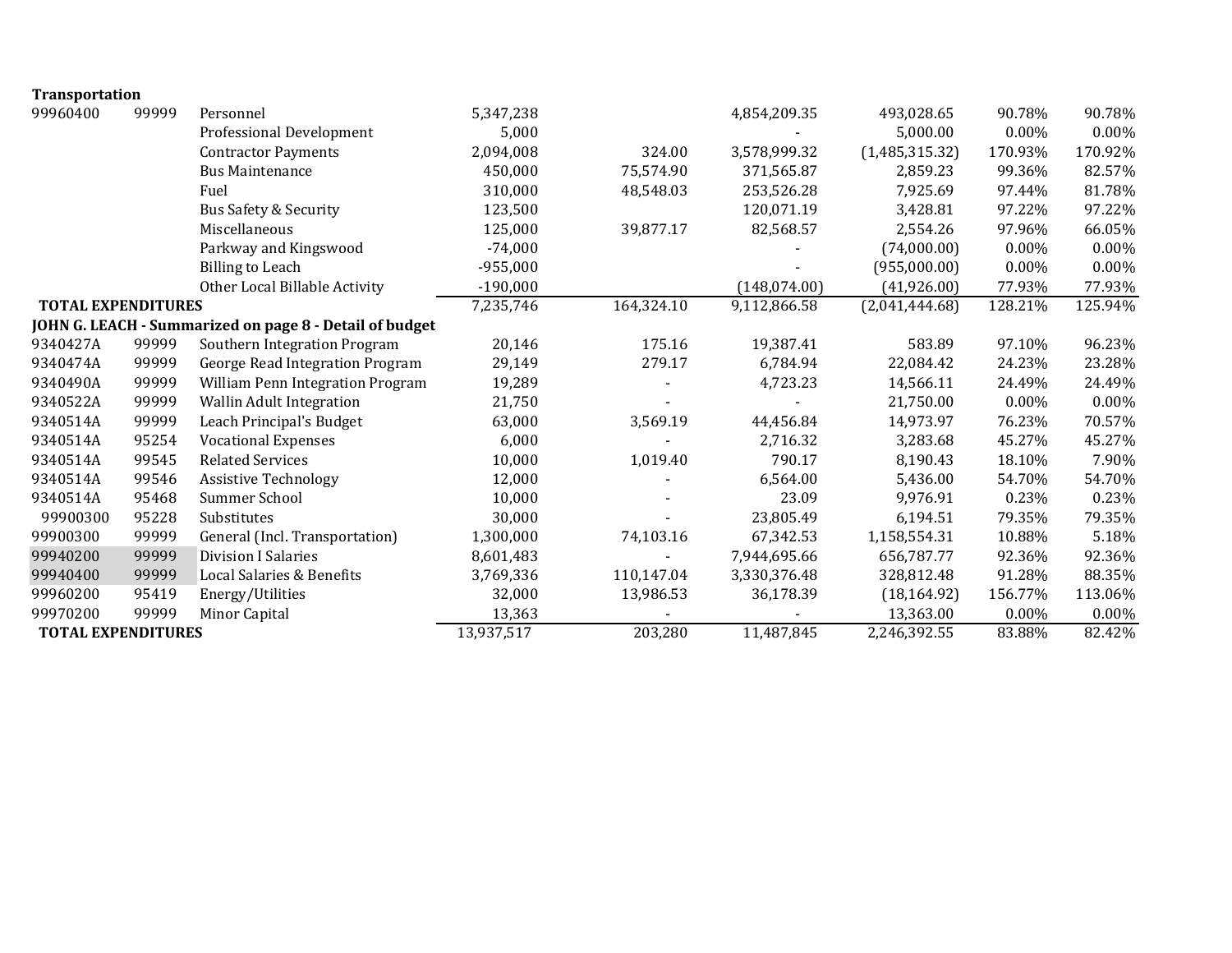Colonial SCHOOL DISTRICT

## **COLONIAL SCHOOL DISTRICT BUDGET VARIANCE REPORT FISCAL YEAR 2020 as of May 2020 LOCAL TAX COLLECTIONS**

|                        | <b>Current</b> | <b>Debt</b>    |                |              |
|------------------------|----------------|----------------|----------------|--------------|
| Month                  | <b>Expense</b> | <b>Service</b> | <b>Tuition</b> | <b>MCI</b>   |
| July                   | 28,036.81      |                |                |              |
| August                 | 979,008.51     | 85,793.39      | 193,425.10     | 36,397.20    |
| September              | 6,045,626.70   | 584,045.65     | 1,363,349.54   | 337,809.96   |
| October                | 38,434,095.70  | 3,666,136.71   | 8,561,343.15   | 2,127,062.67 |
| November               | 649,865.52     | 90,422.48      | 210,746.42     | 51,665.06    |
| December               | 277,872.51     | 26,879.41      | 62,596.16      | 15,259.03    |
| January                | 170,989.00     | 17,131.38      | 39,626.91      | 9,206.87     |
| February               | 159,408.88     | 15,920.59      | 36,662.09      | 8,238.98     |
| March                  | 272,063.86     | 28,470.86      | 65,898.88      | 15,382.96    |
| April                  | 93,456.86      | 8,449.61       | 19,503.68      | 4,461.29     |
| May                    | 107,775.26     | 15,383.87      | 35,338.69      | 7,792.25     |
| June                   |                |                |                |              |
| Transfers to Leach     |                |                |                |              |
| Sr Citizen Prop Relief | 831,885.30     | 81,300.27      | 189,875.46     | 47,206.61    |
| <b>Total Collected</b> | 48,050,084.91  | 4,619,934.22   | 10,778,366.08  | 2,660,482.88 |
| <b>Budget</b>          | 47,084,564     | 4,648,062      | 10,855,473     | 3,153,158    |
| % Collected            | 102.05%        | 99.39%         | 99.29%         | 84.38%       |
|                        |                |                |                |              |

Receipts are recorded in the month in which they are received.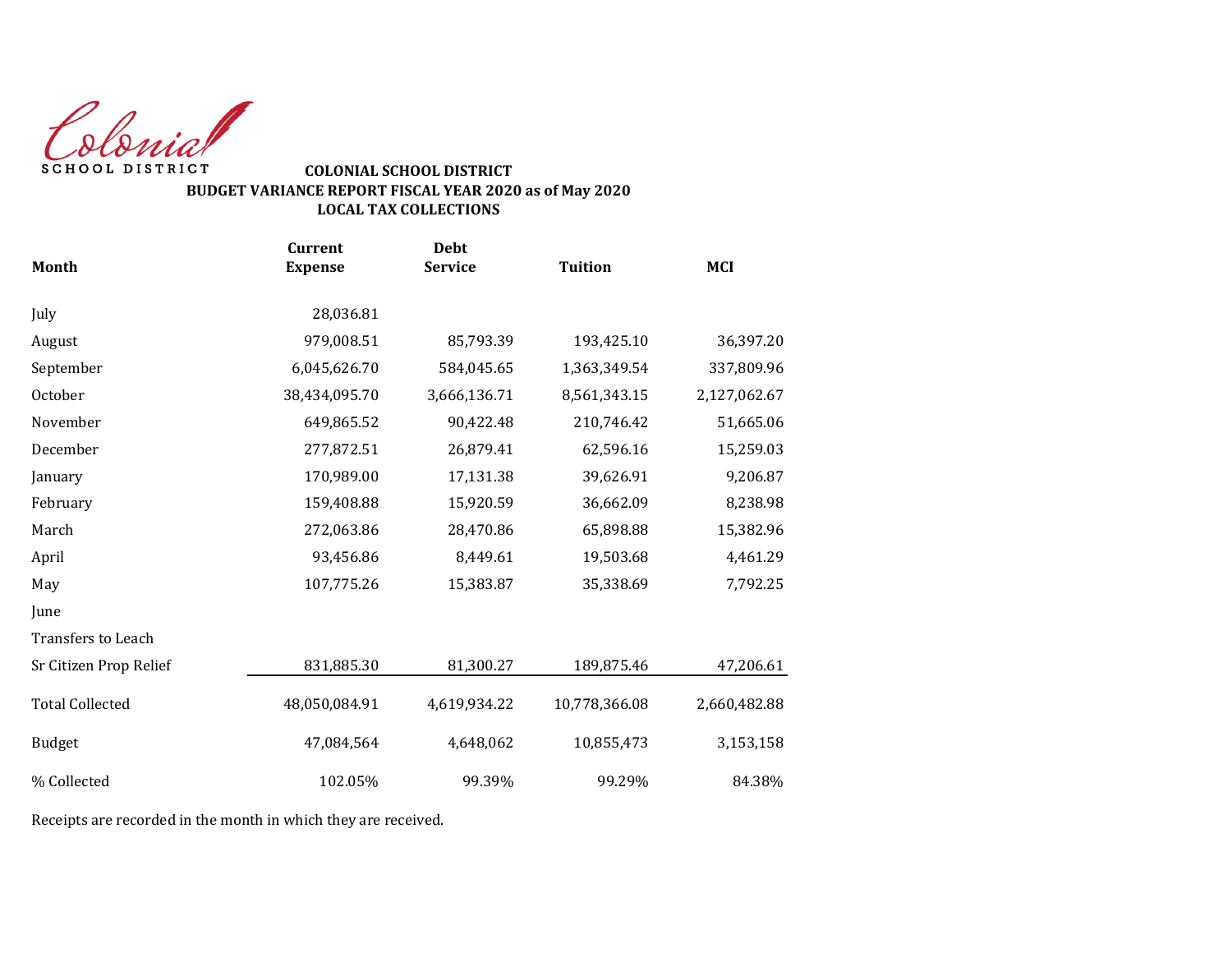

#### **COMPARISON OF LOCAL FUND PROPERTY TAX RECEIPTS FOR CURRENT OPERATIONS COLONIAL SCHOOL DISTRICT WITH THE PRIOR TWO FISCAL YEARS**

| Month                       | <b>Fiscal Year 2018</b> | <b>Fiscal Year 2019</b> | <b>Fiscal Year 2020</b> |
|-----------------------------|-------------------------|-------------------------|-------------------------|
| July                        | 20,935.76               | 77,195.64               | 28,036.81               |
| August                      | 450,351.45              | 551,051.59              | 979,008.51              |
| September                   | 5,147,366.47            | 5,042,786.51            | 6,045,626.70            |
| October                     | 32,561,275.07           | 39,470,274.25           | 38,434,095.70           |
| November                    | 3,443,087.41            | 973,592.92              | 649,865.52              |
| December                    | 327,553.92              | 356,878.57              | 277,872.51              |
| January                     | 437,015.38              | 195,603.77              | 170,989.00              |
| February                    | 413,161.98              | 134,265.50              | 159,408.88              |
| March                       | 148,531.13              | 241,167.37              | 272,063.86              |
| April                       | 120,635.10              | 129,089.72              | 93,456.86               |
| May                         | 113,106.64              | 98,109.95               | 107,775.26              |
| June                        | 93,227.19               | 97,336.04               |                         |
| Senior Citizens' Tax Rebate | 1,086,936.69            | 1,130,131.81            |                         |
| Year To Date Receipts       | \$43,276,247.50         | \$48,497,483.64         | 47,218,199.61           |
| Projected Tax Receipts      | \$42,608,909            | \$47,084,564            | \$47,084,564            |
| % of Annual Tax Collections | 101.57%                 | 103.00%                 | 100.28%                 |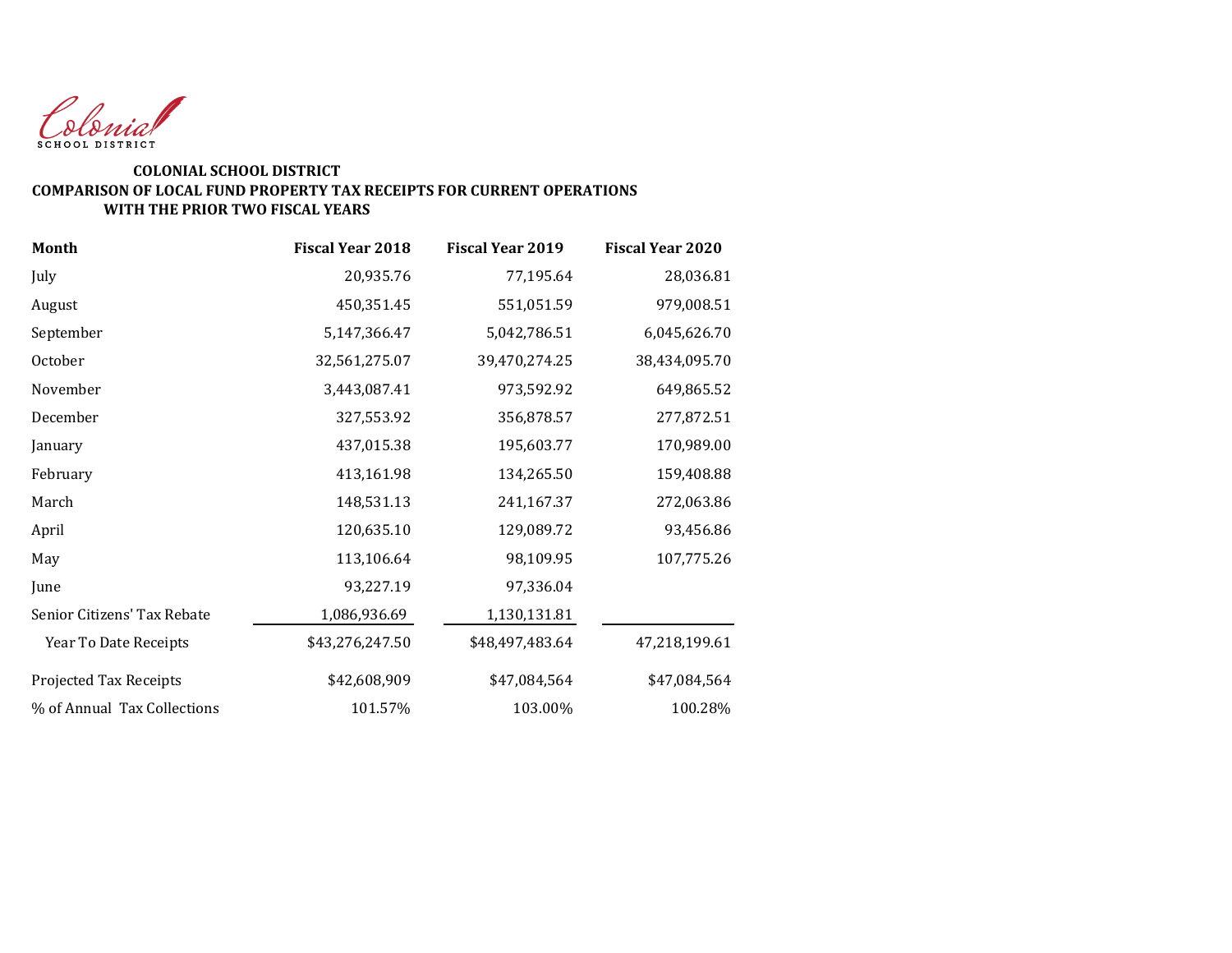Christ **SCHOOL DISTRICT** 

#### **COLONIAL SCHOOL DISTRICT BUDGET VARIANCE REPORT FISCAL YEAR 2020 as of May 2020 CREDIT CARD PURCHASES**

Credit cards are issued to Colonial employees under special circumstances and only with the approval of the CFO and Superintendent. Cards are used when Purchase orders and/or checks are not accepted or feasible and for travel.

|                                | <b>Name</b>             | <b>Trans Date</b> | Merchant                            | Amount                | <b>Description</b>       |
|--------------------------------|-------------------------|-------------------|-------------------------------------|-----------------------|--------------------------|
| <b>Chief Financial Officer</b> | Falcon, Emily M.        |                   | 5/7/2020 BUSINESS MEMBERSHIP        | \$<br>15.00           | Training webinar         |
|                                | Falcon, Emily M.        |                   | 5/8/2020 DOCSKETCH                  | \$<br>4.98            | E-signature software     |
|                                | Falcon, Emily M.        |                   | 5/8/2020 DOCSKETCH                  | 4.87                  | E-signature software     |
|                                | Falcon, Emily M.        |                   | 5/8/2020 DOCSKETCH                  | \$<br>4.86            | E-signature software     |
|                                | Falcon, Emily M.        |                   | 5/8/2020 DOCSKETCH                  | \$<br>105.00          | E-signature software     |
|                                | Falcon, Emily M.        |                   | 5/11/2020 DOCSKETCH                 | \$<br>4.62            | E-signature software     |
|                                | Falcon, Emily M.        |                   | 5/11/2020 DOCSKETCH                 | \$<br>8.76            | E-signature software     |
|                                | Falcon, Emily M.        |                   | 5/11/2020 DOCSKETCH                 | \$<br>8.77            | E-signature software     |
|                                | Falcon, Emily M.        |                   | 5/11/2020 DOCSKETCH                 | \$<br>8.75            | E-signature software     |
|                                | Falcon, Emily M.        |                   | 4/27/2020 CUSTOMINKONLINE STORES    | \$<br>1,445.00        | Face masks               |
|                                | Falcon, Emily M.        |                   | 5/8/2020 DOCSKETCH                  | 4.88                  | E-signature software     |
| <b>Business Office</b>         | Miller, Cindy L         |                   | 5/14/2020 SSC - MIDDLETOWN, DE SERV | \$<br>295.81          | Farm Supplies            |
| (Districtwide purchases)       | Miller, Cindy L         |                   | 5/4/2020 DEER BUSTERS               | \$                    | 249.95 Farm Supplies     |
|                                | Miller, Cindy L         |                   | 5/20/2020 THE HOME DEPOT #1603      | \$<br>2,208.20        | <b>Building supplies</b> |
|                                | Miller, Cindy L         |                   | 5/20/2020 THE HOME DEPOT #1603      | \$<br>1,104.10        | <b>Building supplies</b> |
|                                | Miller, Cindy L         |                   | 5/1/2020 EMA*EMMA EMAIL MARKETING   | \$<br>132.00          | Marketing                |
|                                | Miller, Cindy L         |                   | 5/17/2020 DNH*GODADDY.COM           | \$                    | 18.17 Website            |
| <b>Business Office</b>         | Papanicolas, Leslie Fay |                   | 5/12/2020 CSTA* CSTA 2020 VIRTUA    | \$                    | 125.00 Registration      |
| (Districtwide travel)          | Papanicolas, Leslie Fay |                   | 5/19/2020 LEWESADVANC               |                       | 895.00 Registration      |
|                                | Papanicolas, Leslie Fay |                   | 5/2/2020 NATL ART EDU ASSOC         | \$<br>(185.00) Refund |                          |
|                                | Papanicolas, Leslie Fay | 4/30/2020 NCTM    |                                     | \$<br>(507.00) Refund |                          |
|                                | Papanicolas, Leslie Fay | 4/30/2020 NCTM    |                                     | \$<br>(507.00) Refund |                          |
|                                | Papanicolas, Leslie Fay | 4/30/2020 NCTM    |                                     | \$<br>(507.00) Refund |                          |
| <b>Technology Supervisor</b>   | Smallwood, Philip Lee   |                   | 5/1/2020 DIGITALOCEAN.COM           | \$<br>32.23           | Website                  |
|                                | Smallwood, Philip Lee   |                   | 4/30/2020 AMZN MKTP US*U47PR9T33    | \$<br>399.59          | Supplies                 |
|                                | Smallwood, Philip Lee   |                   | 4/30/2020 AMZN MKTP US*MG80716W0    | \$<br>58.50           | Supplies                 |
|                                | Smallwood, Philip Lee   |                   | 5/1/2020 AMZN MKTP US*LA8GY8WG3     | \$<br>180.14          | Supplies                 |
|                                | Smallwood, Philip Lee   |                   | 5/15/2020 AMZN MKTP US*MC6CS6RP0    | 57.13                 | Supplies                 |
|                                |                         |                   |                                     | 5,665.31              |                          |